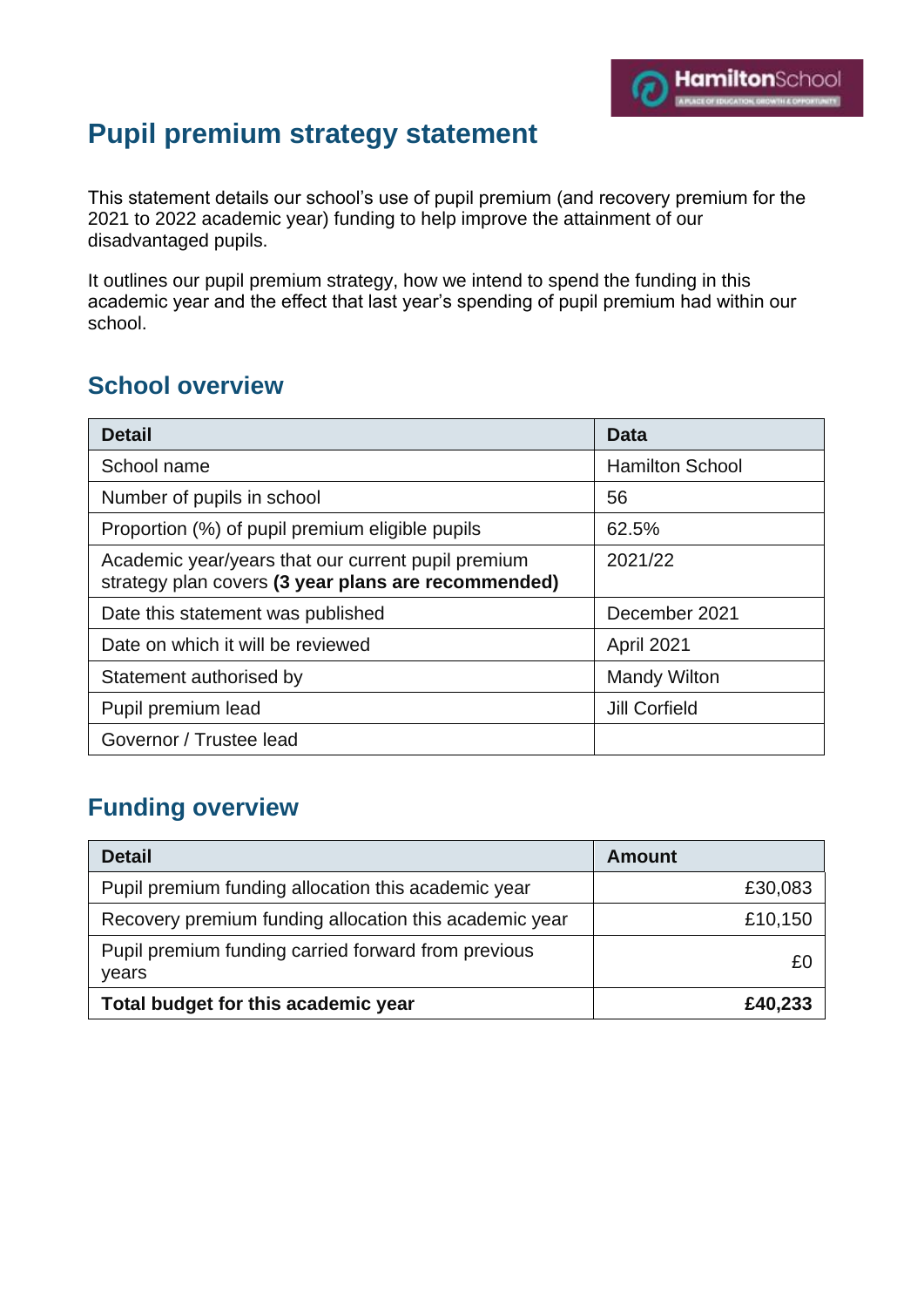# **Part A: Pupil premium strategy plan**

### **Statement of intent**

All of the students on roll at Hamilton School are disadvantaged by dint of the fact that they each have an EHCP for an SEMH condition. These young people struggle to regulate their moods and behaviour, and this is a real and ongoing challenge for staff. As a result, this strategy is a global strategy with the premise that what will benefit Pupil Premium children will benefit all children.

We know that the key to raising standards is through quality-first teaching. We also know that in order to benefit from it, our students need to be calm and well-regulated and for this reason, this strategy has a keen focus on pastoral support measures.

### **Challenges**

This details the key challenges to achievement that we have identified among our disadvantaged pupils.

| <b>Challenge</b><br>number | <b>Detail of challenge</b>                                            |
|----------------------------|-----------------------------------------------------------------------|
|                            | Low literacy levels                                                   |
| 2                          | Low numeracy levels                                                   |
| 3                          | Lack of resilience to cope with the school curriculum                 |
| 4                          | Social, Emotional & Behavioural needs including challenging behaviour |
| 5                          | Poor emotional literacy skills                                        |
| 6                          | Negative life experiences (including ACEs)                            |
| 7                          | Low parental engagement and aspirations                               |
| 8                          | Recruitment and retention of high-quality staff                       |
| 9                          | High number of school moves/placements                                |

#### **Intended outcomes**

This explains the outcomes we are aiming for **by the end of our current strategy plan**, and how we will measure whether they have been achieved.

| <b>Intended outcome</b> | <b>Success criteria</b>                                         |
|-------------------------|-----------------------------------------------------------------|
| Improved literacy       | Literacy levels are increased for all                           |
| Improved numeracy       | Numeracy levels are increased for all                           |
| Improved attendance     | Attendance rates increase. Persistent<br>absenteeism decreases. |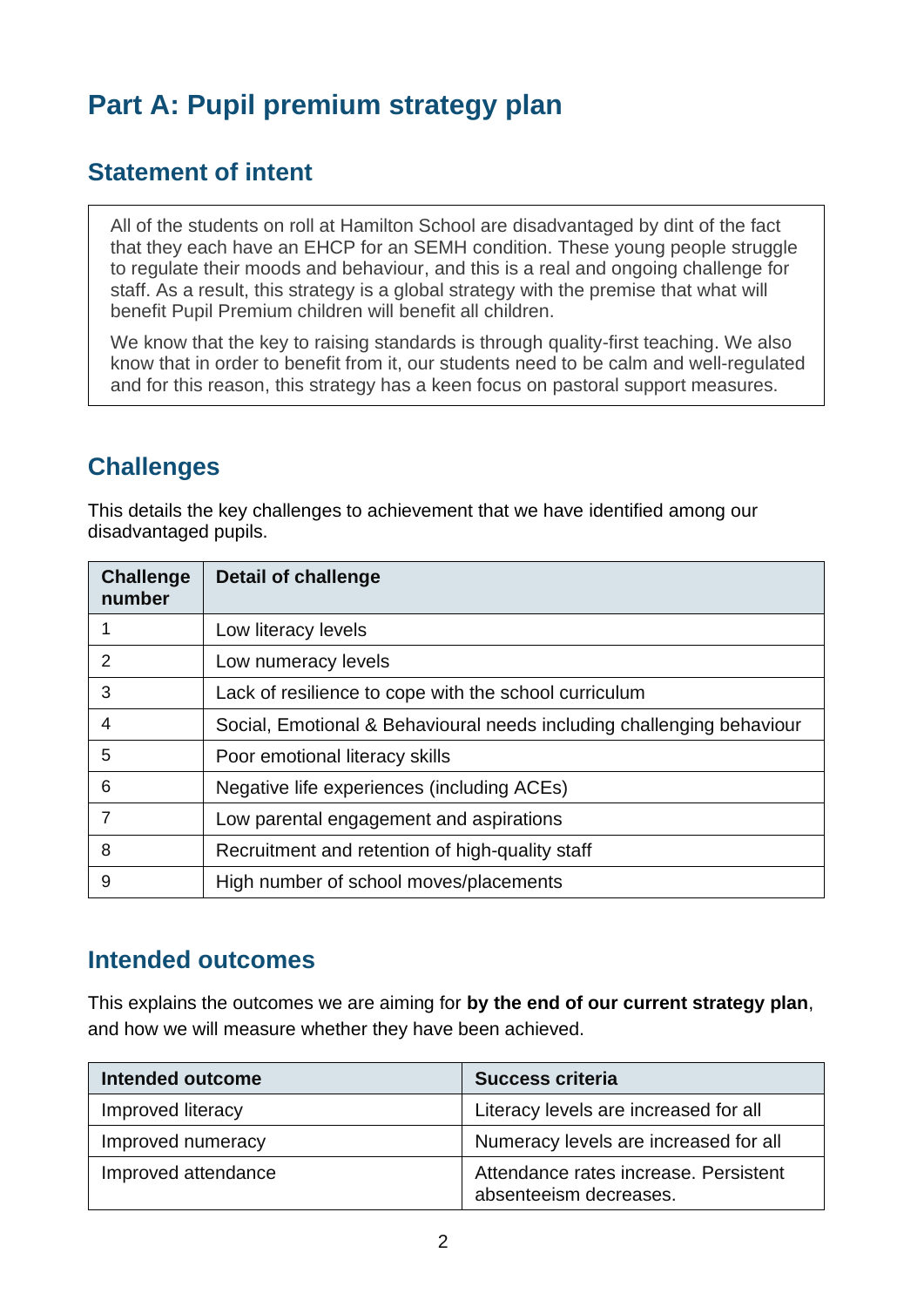# **Activity in this academic year**

This details how we intend to spend our pupil premium (and recovery premium funding) **this academic year** to address the challenges listed above.

#### **Teaching (for example, CPD, recruitment and retention)**

| Budgeted cost: £ No additional costs |  |  |  |  |
|--------------------------------------|--|--|--|--|
|--------------------------------------|--|--|--|--|

| <b>Activity</b>                                                                                         | <b>Evidence that supports this</b><br>approach                                                                                                                                                                                                                                                                                          | <b>Challenge</b><br>number(s)<br>addressed |
|---------------------------------------------------------------------------------------------------------|-----------------------------------------------------------------------------------------------------------------------------------------------------------------------------------------------------------------------------------------------------------------------------------------------------------------------------------------|--------------------------------------------|
| <b>Quality first Teaching</b><br>$-CPD$                                                                 | Ongoing focus on the delivery of<br>high-quality teaching. Intent -<br>Implementation - Impact.<br>We know (Sutton Trust, 2011) that<br>disadvantaged students benefit<br>more, proportionally, from highly<br>effective teaching than their non-<br>disadvantaged peers.                                                               | 1, 2, 9                                    |
| Development of a<br>school specific<br>induction plan for the<br>recruitment and<br>retention of staff. | Information from exit interviews<br>make it clear that this is an area for<br>improvement. The plan will be<br>devised by a long-standing member<br>of staff who is well-placed to<br>support, guide and advise new<br>appointments with their assimilation<br>into the school. This will be part of<br>her personal staff development. | 8                                          |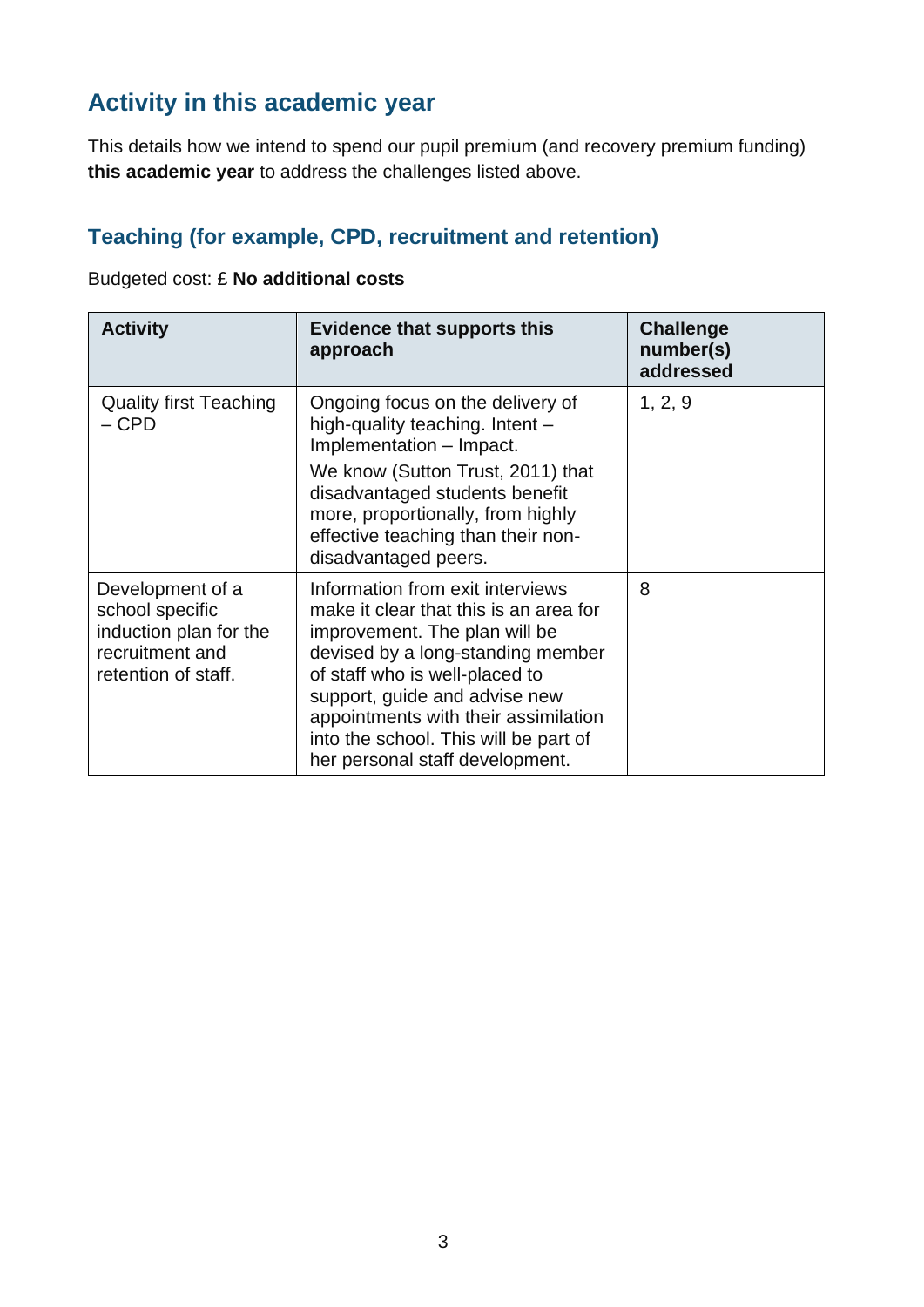#### **Targeted academic support (for example, tutoring, one-to-one support structured interventions)**

Budgeted cost: **£5,215**

| <b>Activity</b>                                                                                                                   | <b>Evidence that supports this</b><br>approach                                                                                                                                                                    | <b>Challenge</b><br>number(s)<br>addressed |
|-----------------------------------------------------------------------------------------------------------------------------------|-------------------------------------------------------------------------------------------------------------------------------------------------------------------------------------------------------------------|--------------------------------------------|
| <b>LUCID LASS</b><br>Tool to screen for<br>dyslexia and<br>highlights specific<br>areas of difficulty.<br>£183                    | Most students have low literacy<br>levels, some could have<br>undiagnosed difficulties with reading<br>which are a barrier to progress.                                                                           | 1, 9                                       |
| <b>MYON</b><br>A reading resource<br>which raises literacy<br>standards. Reading<br>age is assessed<br>before and after.<br>£2000 | Most students have low literacy<br>levels, and this is a barrier to<br>learning. Students have already<br>made progress with this tool.                                                                           | 1, 9                                       |
| <b>STAR ASSESSMENT</b><br>Maths and English<br>baseline<br>assessments<br>£1489                                                   | Many students have had difficult<br>school careers with periods of<br>absence. Accurate assessments are<br>crucial to forward planning and<br>progress measures.                                                  | 1, 2, 9                                    |
| <b>First News</b><br>Resource that<br>embeds news-based<br>learning into the<br>curriculum.<br>£427                               | Students do not all have access to<br>information about current affairs.<br>inspires learning by growing students'<br>reading, writing and oracy skills<br>through global news.                                   | 1, 6, 7                                    |
| <b>MyMaths</b><br>£199                                                                                                            | Well respected online application<br>which has raised students<br>engagement.                                                                                                                                     | 2, 3, 9                                    |
| SumDog<br>£234                                                                                                                    | Online application which helps<br>identify gaps in spelling and<br>numeracy and then builds fluency<br>using adaptive learning games.<br>Aligned to the National Curriculum<br>and proven to accelerate progress. | 1, 2, 3, 9                                 |
| Twinkl<br>£683                                                                                                                    | Accessible resources that are<br>specifically designed to meet the<br>needs of SEN learners.                                                                                                                      | 1, 2, 3                                    |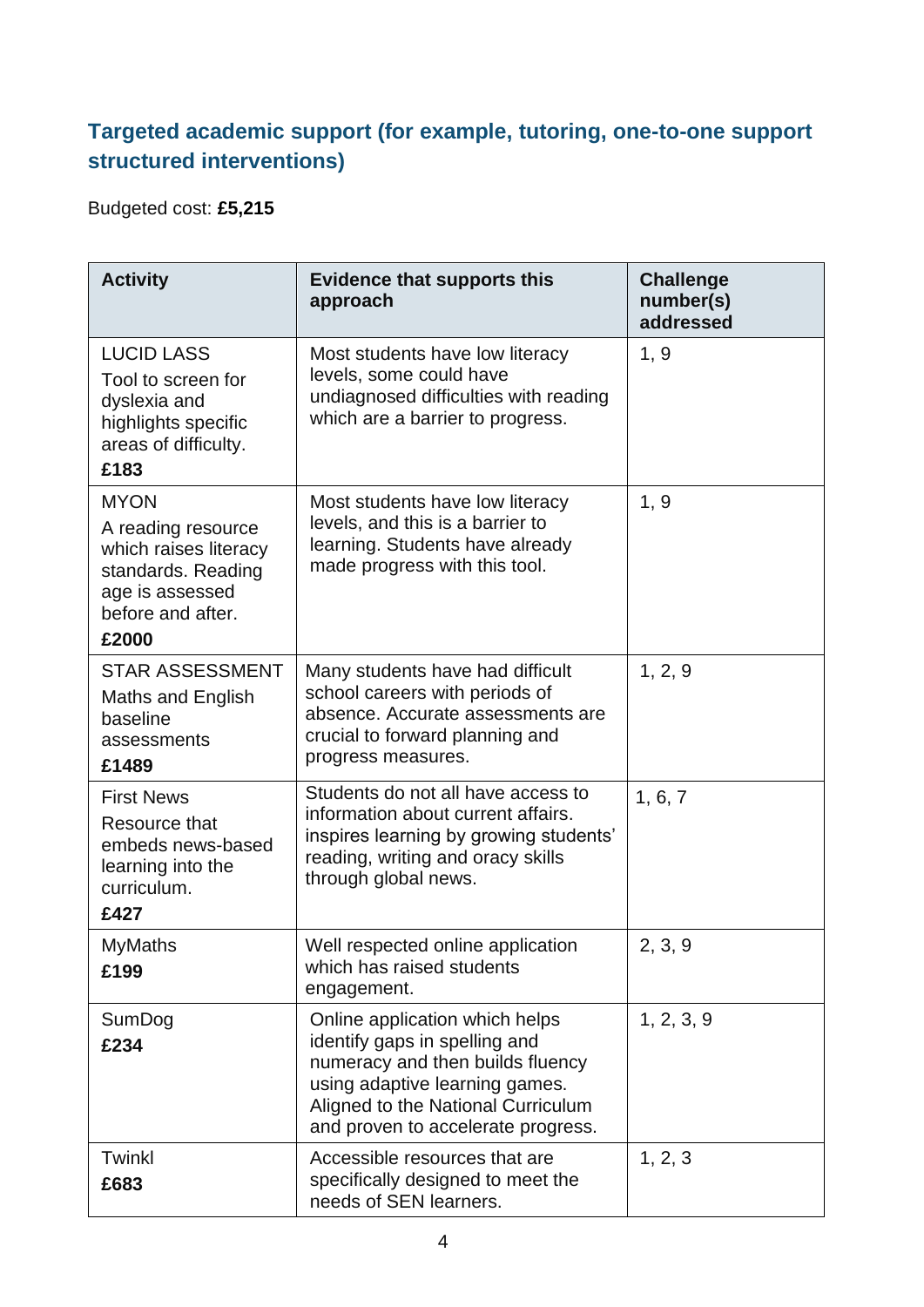## **Wider strategies (for example, related to attendance, behaviour, wellbeing)**

Budgeted cost: **£35,018**

| <b>Activity</b>                                                                              | <b>Evidence that supports this</b><br>approach                                                                                                                                                                           | <b>Challenge</b><br>number(s)<br>addressed |
|----------------------------------------------------------------------------------------------|--------------------------------------------------------------------------------------------------------------------------------------------------------------------------------------------------------------------------|--------------------------------------------|
| <b>Behaviour specialist</b><br>seconded from PRU<br>Salary contribution<br>£12,784           | Students cannot access learning<br>unless they are calm and well-<br>regulated. This colleague is working<br>with staff and students.                                                                                    | $\overline{4}$                             |
| <b>School Care Officer</b><br>Salary contribution<br>£12,784                                 | Colleague who provides a crucial<br>link with disengaged children and<br>their families. Feedback is entirely<br>positive. Work to re-integrate non-<br>attenders and/or to ensure<br>alternative provision is in place. | 6, 7, 11                                   |
| Educational<br>Psychologist<br>£7,350                                                        | An important service for teachers of<br><b>SEMH</b> students to benefit from<br>regular, specialist, advice and<br>support.                                                                                              | 4.5                                        |
| Massage therapy,<br>Speech and<br>Language Therapy,<br><b>Occupational Therapy</b><br>£2,000 | Some students benefit from<br>therapeutic support which falls<br>outside their outside EHCP funding.                                                                                                                     | 3, 4, 6                                    |
| Board games<br>Social skills and<br>structured breaktimes<br>£100                            | Some students find unstructured<br>break and lunchtimes difficult. A<br>quiet room with boardgames has<br>helped these students to stay<br>regulated.                                                                    | 4, 5                                       |

**Total budgeted cost: £ 40,233**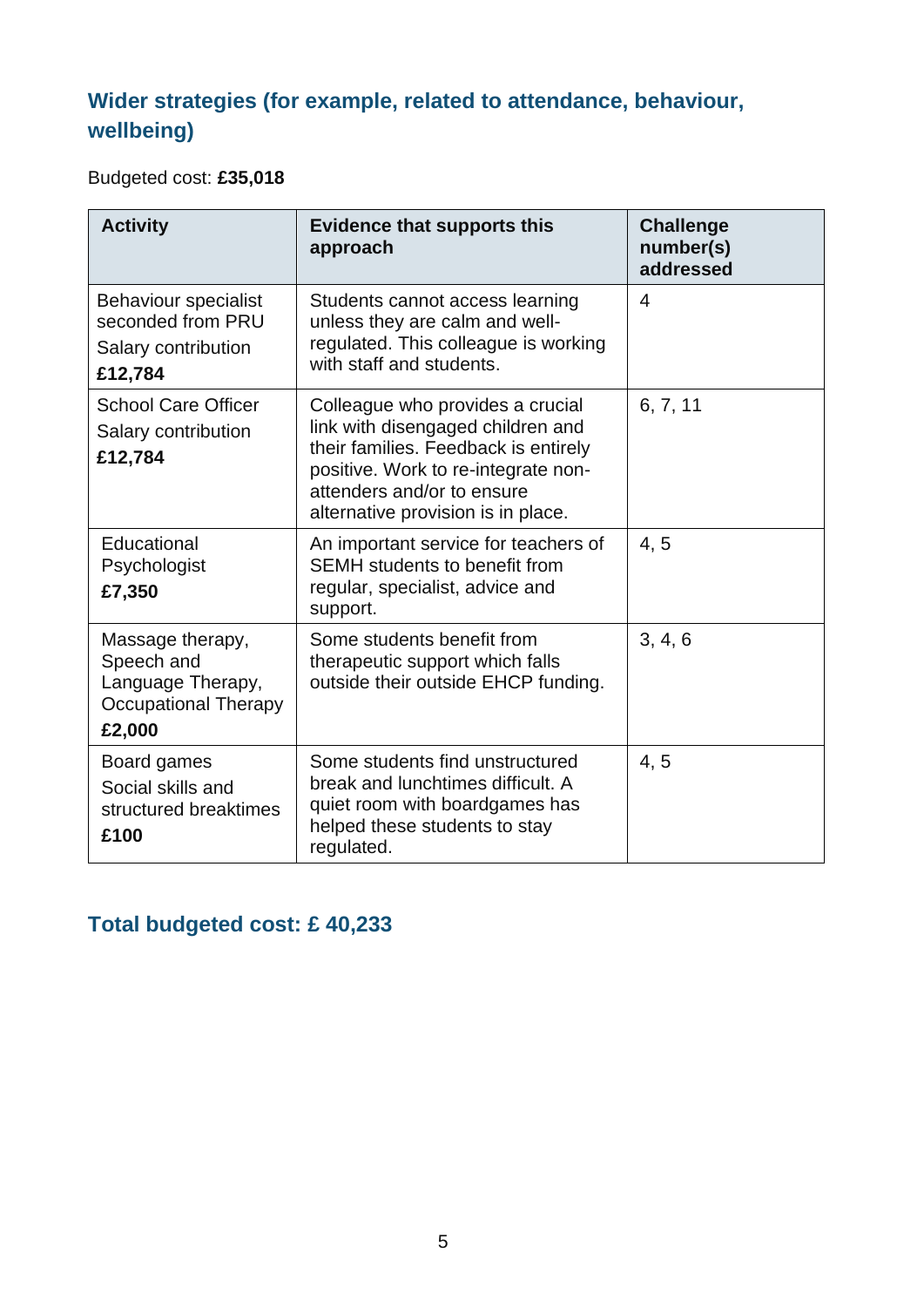# **Part B: Review of outcomes in the previous academic year**

## **Pupil premium strategy outcomes**

This details the impact that our pupil premium activity had on pupils in the 2020 to 2021 academic year.

*Due to COVID-19, performance measures have not been published for 2020 to 2021, and 2020 to 2021 results will not be used to hold schools to account. Given this, please point to any other pupil evaluations undertaken during the 2020 to 2021 academic year, for example, standardised teacher administered tests or diagnostic assessments such as rubrics or scales.*

| Aim                                                                                                                                       | <b>Outcome</b>                                                                                                                                                                                                                                                                                                                                                                                                                                                                                                                                                                   |
|-------------------------------------------------------------------------------------------------------------------------------------------|----------------------------------------------------------------------------------------------------------------------------------------------------------------------------------------------------------------------------------------------------------------------------------------------------------------------------------------------------------------------------------------------------------------------------------------------------------------------------------------------------------------------------------------------------------------------------------|
| Pupils to make expected levels of progress<br>in literacy and numeracy (July 2021)                                                        | Students meeting their year target: English<br>23% Maths 37%                                                                                                                                                                                                                                                                                                                                                                                                                                                                                                                     |
|                                                                                                                                           | Assessment descriptors have been changed<br>which will sharpen evaluations moving<br>forward.                                                                                                                                                                                                                                                                                                                                                                                                                                                                                    |
| Pupils to increase their attendance at school,<br>with all students achieving 85% attendance<br>(July 2021)                               | Attendance impacted by Covid. No national<br>data published for 2019/20 or 2020/21.<br>Overall attendance: 51.47%<br>EOTAS attendance: 31.23%<br>Persistent Absence students (PA): 8.59%<br>Attendance of 'regular' attendees: 80.49%                                                                                                                                                                                                                                                                                                                                            |
| Pupils to develop skills to manage their<br>behaviour independently (July 2021)                                                           | Covid appears to have impacted students'<br>ability to tolerate one another and to self-<br>regulate with a 57% increase in 'antisocial<br>behaviour' logs and a 26% increase in<br>'difficult behaviour' logs (BehaviourWatch)<br>last year, compared to 2019-20.<br>Code of Conduct and Therapeutic Approach<br>Behaviour Manual now in place.                                                                                                                                                                                                                                 |
| Students to have access to targeted<br>interventions, and interventions HLTA to<br>support their special educational needs (July<br>2022) | Platforms used to support students:<br>English:<br>myON reader - personalizes reading for<br>students by recommending books based on<br>their interests, reading level, and ratings of<br>books they've read.<br>Maths:<br><b>MyMaths</b> – an interactive online teaching<br>and homework subscription website for<br>schools that builds students' engagement<br>and consolidates maths knowledge.<br>Sumdog - an online practice and assessment<br>tool that uses games-based learning to build<br>maths fluency and improve spelling.<br>No interventions HLTA was appointed |
| Students will have improved Speech and<br>Language Skills and will be able to express<br>themselves appropriately (July 2022)             | Ongoing.                                                                                                                                                                                                                                                                                                                                                                                                                                                                                                                                                                         |